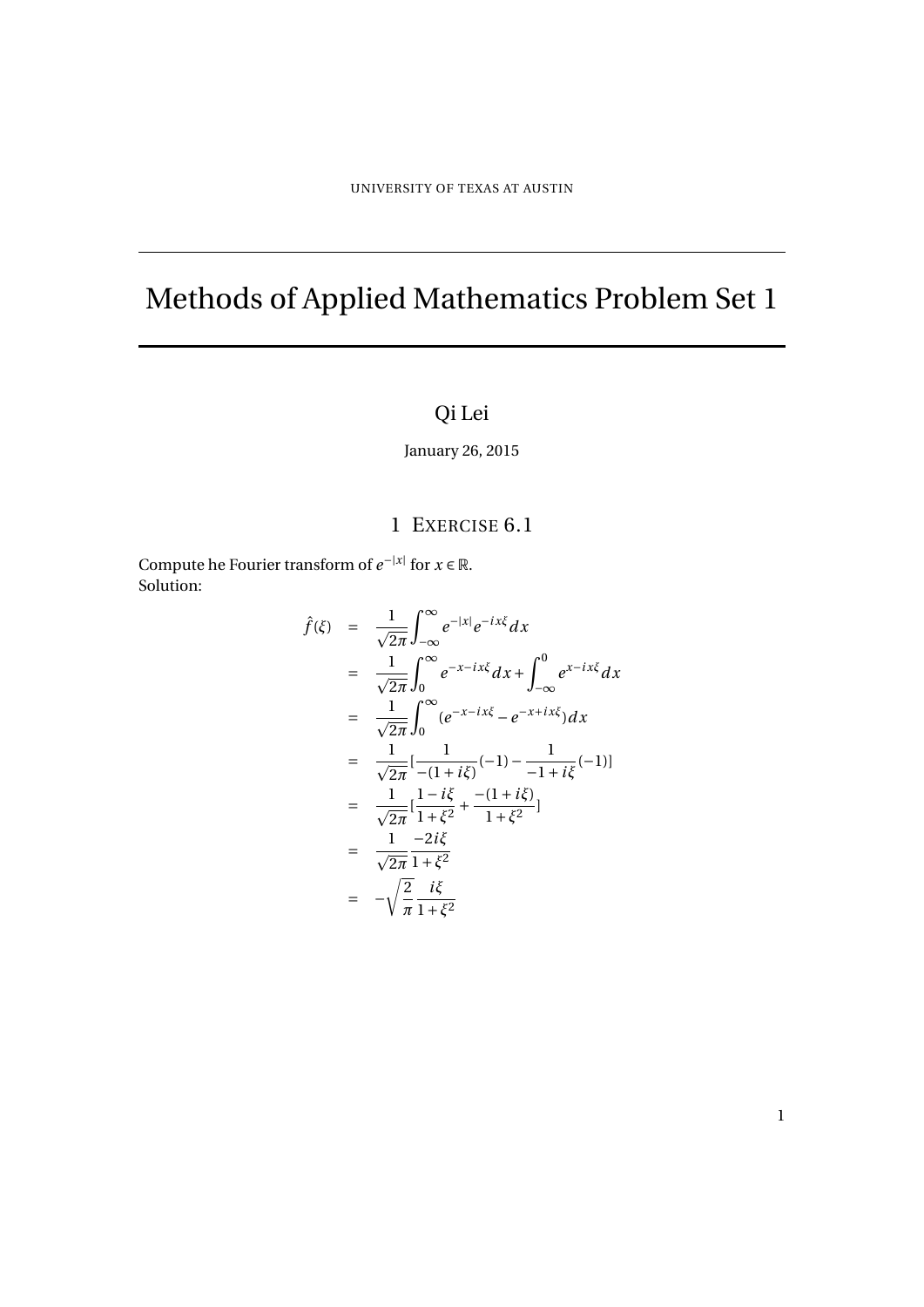### 2 EXERCISE 6.2

Compute the Fourier transform of  $e^{-a|x|^2}$ ,  $a > 0$ , directly, where  $x \in \mathbb{R}$ . Solution:

$$
\hat{f}(\xi) = \frac{1}{\sqrt{2\pi}} \int_{-\infty}^{\infty} e^{-a|x|^2} e^{-ix\xi} dx
$$
  
\n
$$
= \frac{1}{\sqrt{2\pi}} \int_{-\infty}^{\infty} e^{-a(x + \frac{i\xi}{2a})^2 + \frac{-\xi^2}{4a}} dx \qquad x' = x + \frac{i\xi}{2a}
$$
  
\n
$$
= \frac{1}{\sqrt{2\pi}} e^{-\frac{\xi^2}{4a}} \int_{-\infty}^{\infty} e^{-ax^2} dx
$$
  
\n
$$
= \frac{e^{-\frac{\xi^2}{4a}}}{2a}
$$

#### 3 EXERCISE 6.4

$$
f \in L_1(\mathbb{R}^d)
$$
, and  $f(x) = g(|x|)$  for some  $g$ , show that  $\tilde{f}(\xi) = h(|\xi|)$  for some  $h$ . Solution:

$$
\hat{f}(\xi) = \frac{1}{(2\pi)^{d/2}} \int_{\mathbb{R}^d} f(x) e^{-ix\xi} dx \qquad \text{(polar coordinate transformation)}
$$
\n
$$
= \frac{1}{(2\pi)^{d/2}} \int_0^\infty \int_{\partial S^d} f(r\alpha) e^{-ir\alpha \cdot \xi} r^{d-1} d\alpha dr
$$
\n
$$
= \frac{1}{(2\pi)^{d/2}} \int_0^\infty g(r) r^{d-1} \int_{\partial S^d} e^{-ir\alpha \cdot \xi} d\alpha dr \qquad (3.1)
$$

For any  $\xi$ ,  $\exists$  rotation Q, such that  $\xi = |\xi|Qe_1$ , so that  $\alpha \cdot \xi = \alpha^T \xi = \alpha^T(Qe_1)|\xi| = |\xi|(Q^T\alpha)^Te_1$ 

$$
\therefore (3.1) = \frac{1}{(2\pi)^{d/2}} \int_0^{\infty} g(r) r^{d-1} \int_{\partial S^d} e^{-ir(Q^T \alpha) \cdot e_1 |\xi|} d\alpha dr
$$
  
\n
$$
= \frac{1}{(2\pi)^{d/2}} \int_0^{\infty} g(r) r^{d-1} \int_{\partial S^d} e^{-ir(Q^T \alpha) \cdot e_1 |\xi|} d(Q^T \alpha) dr \quad \beta = Q^T \alpha
$$
  
\n
$$
= \frac{1}{(2\pi)^{d/2}} \int_0^{\infty} g(r) r^{d-1} \int_{\partial S^d} e^{-ir\beta_1 |\xi|} d\beta dr
$$
  
\n
$$
= h(|\xi|)
$$

only depends on |*ξ*|

#### 4 EXERCISE 6.10

Let the field be complex and define  $T: L^2(\mathbb{R}^d) \to L^2(\mathbb{R}^d)$  by  $Tf(x) = \int e^{-|x-y|^2/2} f(y) dy$ 

2